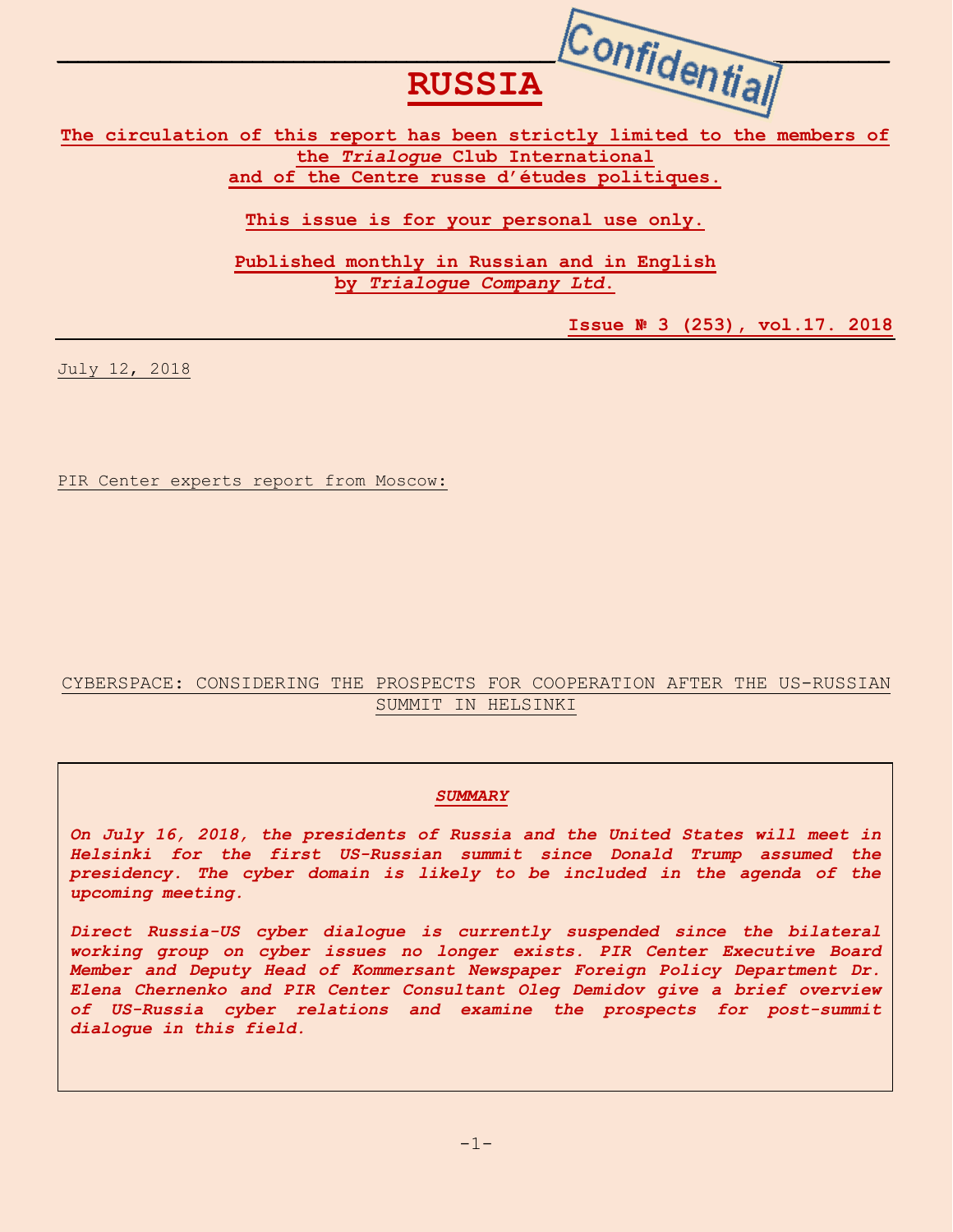#### **Elena Chernenko on the dynamics of Russian-US cyber dialogue and the necessity for cooperation on cyber issues**

One of the issues that might come up during the Russia-US summit in Helsinki is cyber security. Ahead of the summit the press-secretary of the Russian president Dmitry Peskov indicated that Moscow would like to bring up this issue again. Previously this topic had been discussed during the first meeting of Vladimir Putin and Donald Trump on the sidelines of the G20 Hamburg summit held in July 2017. Although those talks yielded no practical results (the two presidents announced a plan to create a mechanism for regular consultations but two days later Washington abandoned this idea) both sides understand that **the status quo in the US-Russia relations in cyber domain is deeply unsatisfying**.

Historically, the **preconditions for Russia-US cyber dialogue were not that bad**: in June 2013, the two countries signed the first ever bilateral package of intergovernmental agreements designed to build trust and to prevent cyber incidents from escalating. The deal provided for three channels of communication (between the Kremlin and the White House, between the national CERTs - Computer Emergency Response Team – and most important – between the Nuclear Risk Reduction Centers, which started to cover cyber aspects as well) and for a working group on cyber cooperation within the Bilateral Presidential Commission. The main goal of the group was to conceive how to deepen the interaction between Moscow and Washington on cyber issues – from crisis management and confidence building to true cooperation.

But then **the relations started to deteriorate quickly**: Edward Snowden landed in Moscow, Barack Obama cancelled a bilateral summit with Vladimir Putin, soon afterwards the crisis around Ukraine and Crimea erupted, the US imposed sanctions on Russia, and as if the things had not been horrible already – any hope for a restart under the new US administration was buried under the accusations of alleged Russian meddling in the 2016 presidential elections.

The working group on cyber issues ceased to exist as did the whole presidential commission in 2014. There were informal meetings between the government officials who deal with cyber issues, but they had no mandate and could not lead to concrete results. In February 2018, even such informal consultations were cancelled by the US side at the last minute.

The three channels of communication, established in 2013 and mentioned above, still exist but there is little information about their efficiency.

In March 2017, **Russia proposed a plan** in the format of a non-paper for a renewal of the dialogue and, as one of the provisions, suggested conducting consultations on a new agreement on cyber. This proposal was discussed during the first meeting of the presidents in July 2017. Initially both sides announced the start of a new mechanism with the aim of overcoming the existing problems, but then the US administration pulled back – the pressure from the Washington establishment was too high.

Why is it **so crucial that the two countries cooperate in cyberspace**? There are two reasons that are directly linked to strategic stability.

Confidential

-2-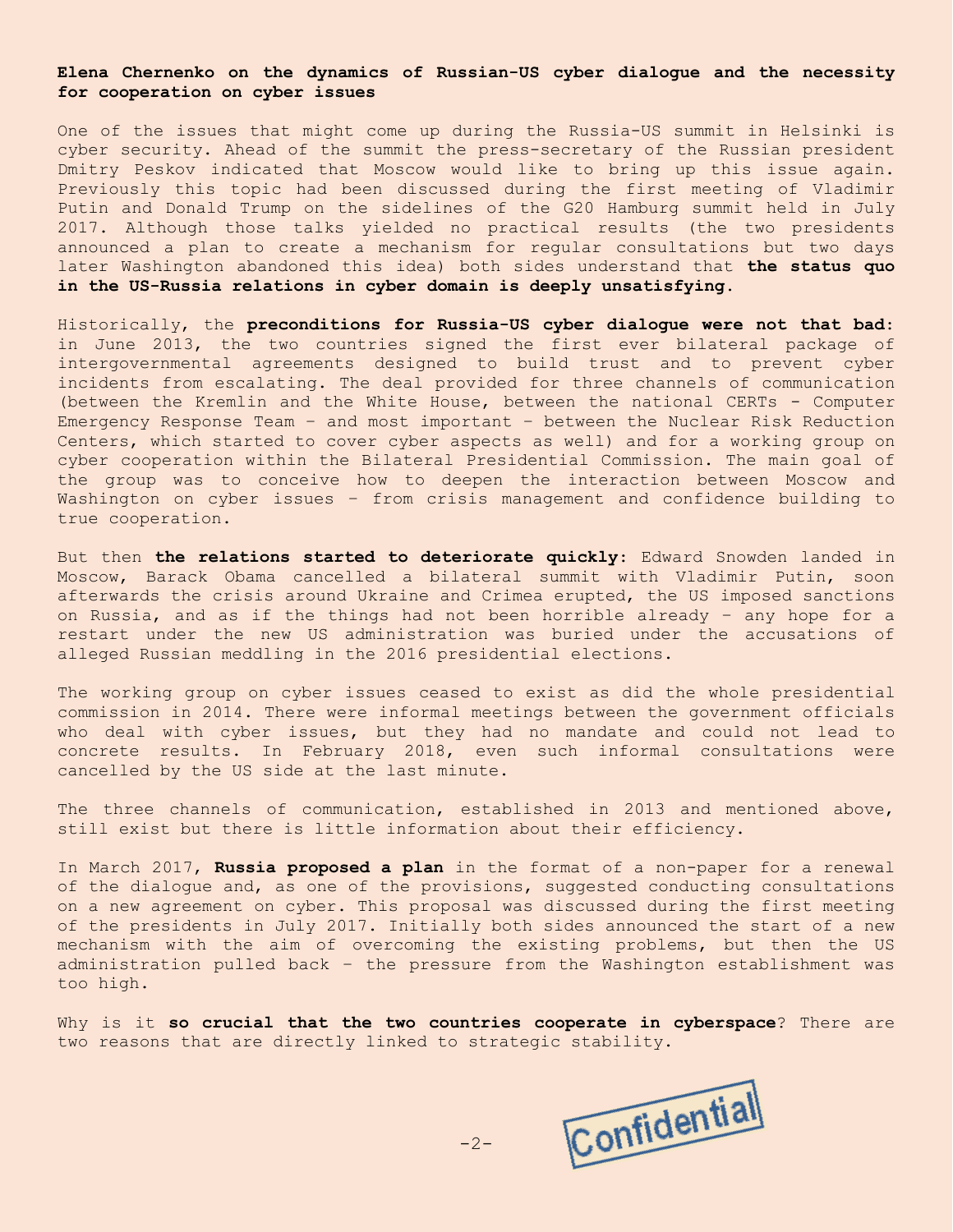**First, attribution of cyberattacks is sometimes extremely difficult. A third party, be it a country or a non-state actor, can put Russia and the United States on the verge of an armed conflict by attacking critical infrastructure of either of them and making it look as if the aggressor was the opposite side – in cyberspace this is possible. Both the Russian and the US cyber doctrines allow them to react to major cyberattacks with all military means. Therefore, effective direct communication and de-escalation channels, as well as trust building measures in cyberspace between the two countries are a priority.**

Second, without a constructive dialogue on cyber issues between the US and Russia **the world will most likely be unable to agree on any norms of responsible behavior of states in cyber space**. Such basic norms are of crucial importance for global stability – that is why more and more nation states, IT giants and civil organizations are calling for them. Recently this idea was for the first time publicly endorsed by the UN Secretary General Antonio Guterres who said that global rules are needed to minimize the impact of electronic warfare on civilians as, in his opinion, "the next war will begin with a massive cyberattack to destroy military capacity... and paralyze basic infrastructure such as the electric networks."

Bearing these reasons in mind, one can outline **two recommendations for Russia and the United States**.

First, the US and Russia should **give the bilateral working group on cyber a chance** – as it was announced after the July 2017 meeting of the two presidents. Critics might say that, given the accusations that Russia used ICTs to meddle in the US presidential elections, no new agreements are possible between Moscow and Washington. However, US-Russia cyber negotiations still make sense for at least two reasons:

- ➢ **Russia is also accusing the United States of improper behavior in cyberspace**  – in particular, of using ICTs to achieve its geopolitical goals (the Snowden-files give plenty of arguments to build the case).
- ➢ **Russian and US political tensions could not serve as a pretext for not developing cyber policies**. In 2015, Xi Jinping and Barack Obama signed a cyber accord in difficult political circumstances: after the United States was close to imposing broad sanctions against China because Chinese hackers (allegedly supported by the Chinese government) were stealing industrial secrets and causing the US economy billions of dollars of damage.

There is no need for the new US-Russian working group on cyber to have a strict mandate for negotiations, but officials must start discussing difficult issues to see if any trust can be restored.

Second, the US and Russia should **take the lead in restarting the consultations of the UN Group of Governmental Experts** on Developments in the Field of Information and Telecommunications in the Context of International Security (UN GGE), which have been paralyzed since June 2017. Since 2004, the UN GGE has attempted to develop a common approach to the way governments behave in cyberspace, and it had a notable achievement. Its 2013 and especially the 2015 reports laid the ground for a first step toward an internationally recognized governmental code of conduct in cyber. In this consensus document, existing and emerging threats were spelled out; basic norms, rules, and principles for responsible behavior of

-3-

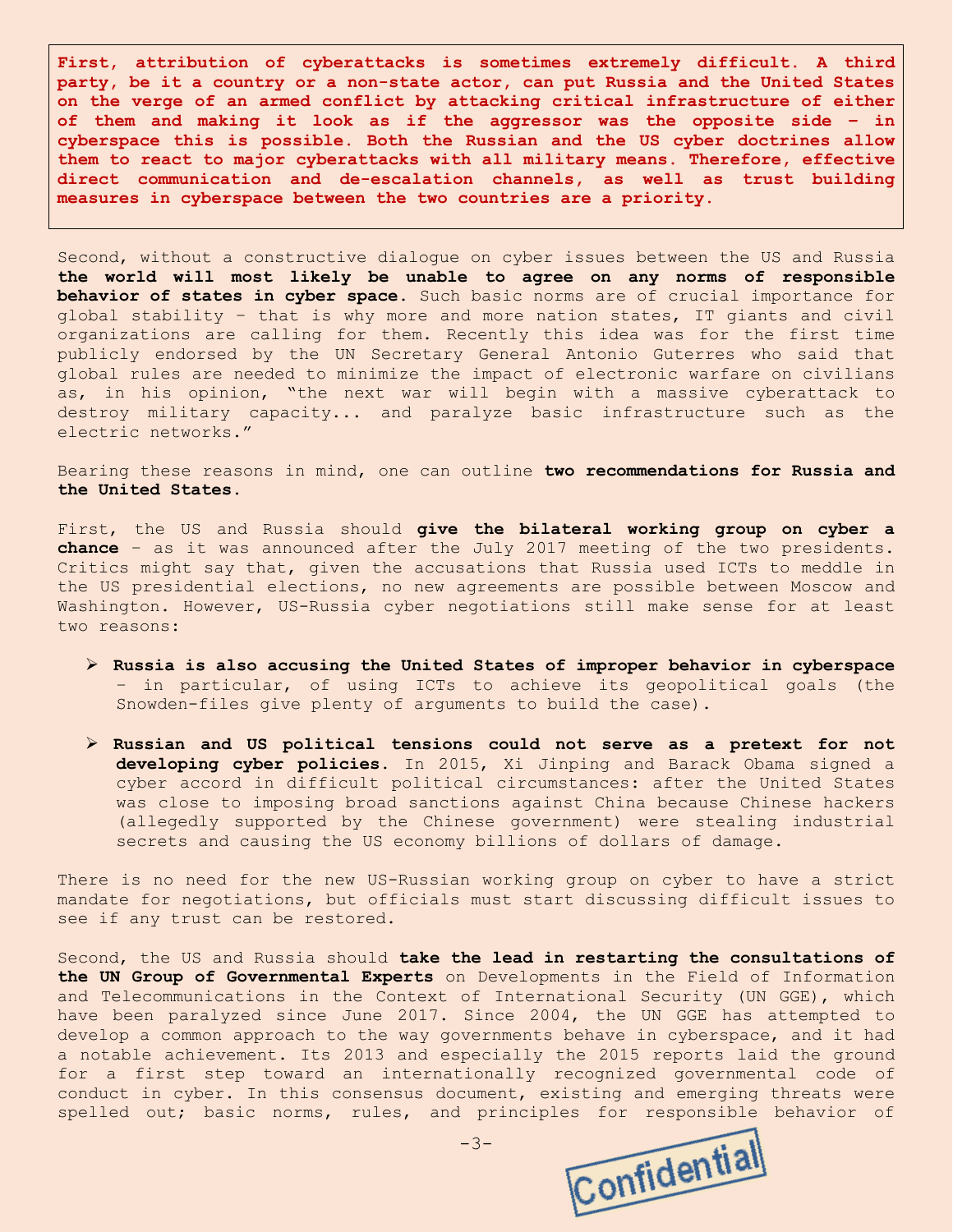states were proposed; and confidence-building measures, international cooperation, and capacity-building were given the well-deserved attention.

The UN GGE decided that states should not knowingly allow their territory to be used for internationally wrongful acts using ICTs, that states should not conduct or knowingly support ICT activity that intentionally damages critical infrastructure, and that states should take steps to ensure supply chain security as well as should seek to prevent the proliferation of malicious ICT and the use of harmful hidden functions. In total, there were 11 very basic yet crucial and depoliticized recommendations in this paper.

However, in 2017, the group did not reach a consensus on what should be the follow up on the 2015 report and failed to produce a new paper. This should not mean it is a dead end. **The mechanism should get all the international support and encouragement possible to regroup and restart its activities**. Absent the consensus on further steps, it could be efficient to give the consensus report a stronger official status within the UN instead of trying to expand the norms of the 2015 report. No doubt, such an initiative would get broad support.

#### **Oleg Demidov on the prospects for Russian-US post-Helsinki cyber dialogue**

American foreign policy line can hardly be forecasted now: the political setup presupposes that the **president is limited in his decision-making powers**. Besides, the consensus on the alleged Russian meddling in the 2016 US presidential elections has been already reached. Having got familiar with the secret part of the US intelligence report on cyber interference, Donald Trump acknowledged in public that the Russian interference did take place. *Highly unlikely* that the US President would be able to turn the blind eye on the allegations and suggest lifting the sanctions, signing an agreement on cooperation in cyberspace, and relaunching the mechanisms on information exchange.

**In this sense, it is improbable that the summit would drastically impact Russian-US dialogue in cyber sphere. The summit can result in some declarations on paper: for instance, a declaration confirming intentions to develop cooperation mechanisms in cyberspace – before all, mechanisms of trust and conflict prevention as part of the OSCE track. However, the direct cooperation in the format that was conceived in 2013 is unlikely to be resumed.**

The best outcome of the summit could be achieving of **a kind of agreement on the mutual approach**, on the similar position **on relaunching the format of the UN Group of Governmental Experts** on Developments in the Field of Information and Telecommunications in the Context of International Security (UN GGE), which failed to release a substantive report in 2017 and consequently ceased to exist. This format should be relaunched and modernized – it should be more rapid and effective. The working period of the group (13 years) was marked by the adoption of non-binding norms that did not produce a significant influence on the US-Russia cooperation in this area. Thus, if during the summit Russia and the US find common approaches to relaunching of at least such a non-binding international dialogue on the norms in cyberspace, in the current situation it will already be considered a success. The prospects of this success are quite slim because, first, Trump is skeptical about the UN, and, second, the general

Confidential

 $-4-$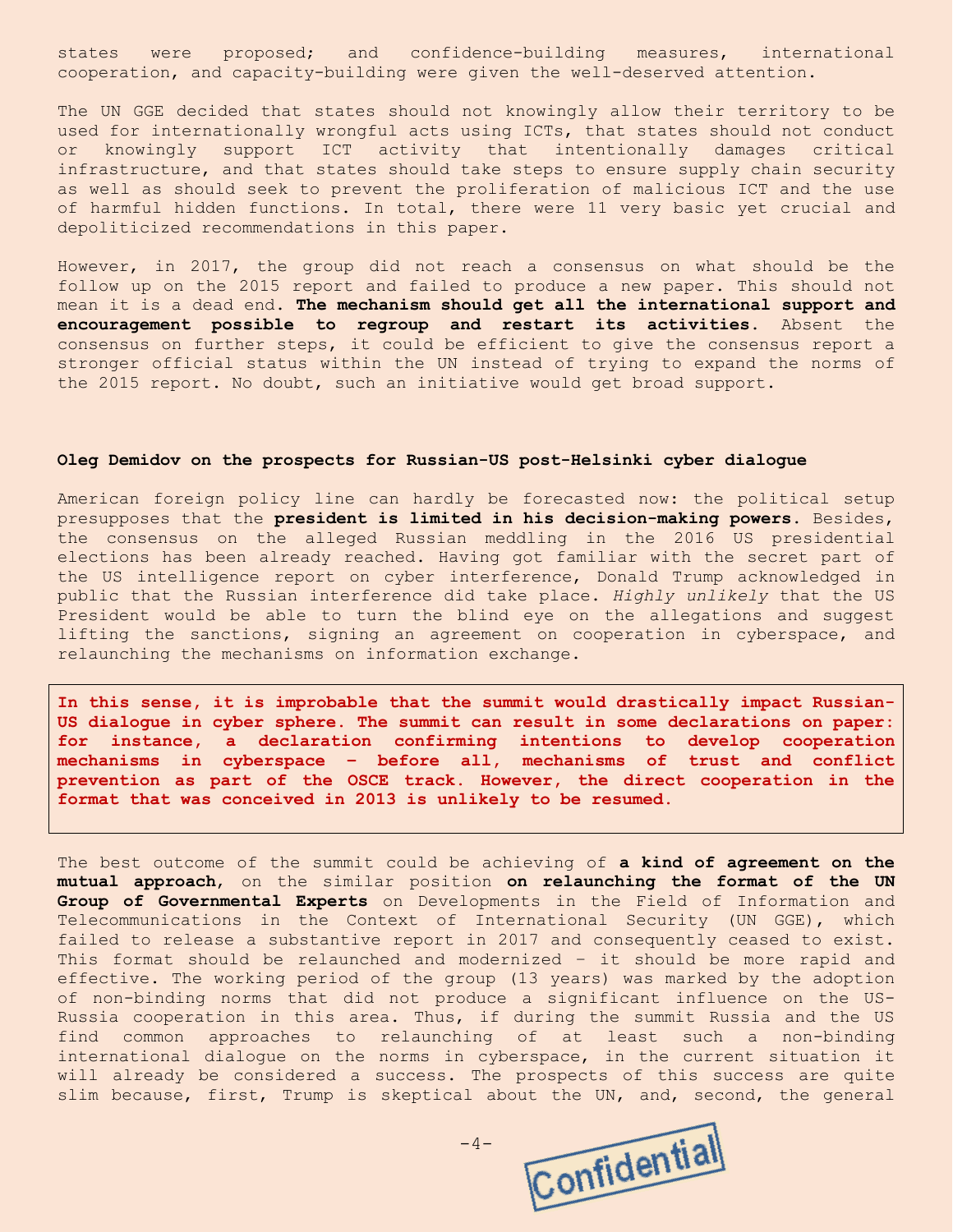context of the Russian interference in the US elections is overloading the entire cybersecurity agenda.

**As for cybercrime, the ground for a serious progress is also absent**: Russia and the US have different approaches to this domain. Besides, this issue was not included separately in Trump's election campaign program nor in his post-election plans and orders regarding cybersecurity. In relation to cybercrime, the US continues to successfully participate in the mechanism established by the Budapest Convention of the Council of Europe. The country is also augmenting its potential for ensuring the security of critical infrastructures and resisting serious mass cyberattacks. Conversely, Russia is planning to promote its project of a UN convention on countering the cybercrime, which was developed two years ago – it is unlikely that Russia and the US will achieve mutual understanding in this regard.

In terms of his approach to Internet governance, **multi-stakeholder community** and the balance of actors' involvement in the Internet technical infrastructure management are **of little value for President Trump**. Conversely, Russia supports the IANA transition that was launched under the Obama administration, so Donald Trump is not a beneficial partner for Russia, and a global breakthrough in this domain is not likely to be achieved.

Currently, the development of the Internet and cyberspace governance policies are at the stage when major economic and integration groups are rushing toward different models of regulation. The EU proposes aggressive regulations in copyright sphere with a strong protection of personal data (GDPR). The US rejected the concept of net neutrality and, in many respects, denies its role of the proponent of free access to information and the Internet all over the world. Russia and China are pursuing their own paths.

Now **it is not the best moment to reach arrangements on the international level and develop common approaches to the regulation and protection of cyberspace**. In the coming two or three years, international cooperation is not likely to become a modus operandi in this sense. Private companies' initiatives offer much more hope. The latest critical move in this domain – a transition towards encryption by-default in the Internet as well as the introduction of HTTPS (HyperText Transfer Protocol Secure) and Internet traffic encryption – was proposed by global technical community in reaction to Snowden's disclosures of the American surveillance programs and the challenges that are increasingly posed by states.

This article is written by Elena Chernenko, PIR Center Executive Board Member, Working Group on Strategic Stability and De-Escalation in US-Russian Relations Member, and Oleg Demidov, PIR Center Consultant

Editor: Yuliya Seslavinskaya

(с) Trialogue Club International: trialogue@pircenter.org; (с) Сentre russe d'etudes politiques: crep@pircenter.org Moscow, July 2018

Confidential

-5-